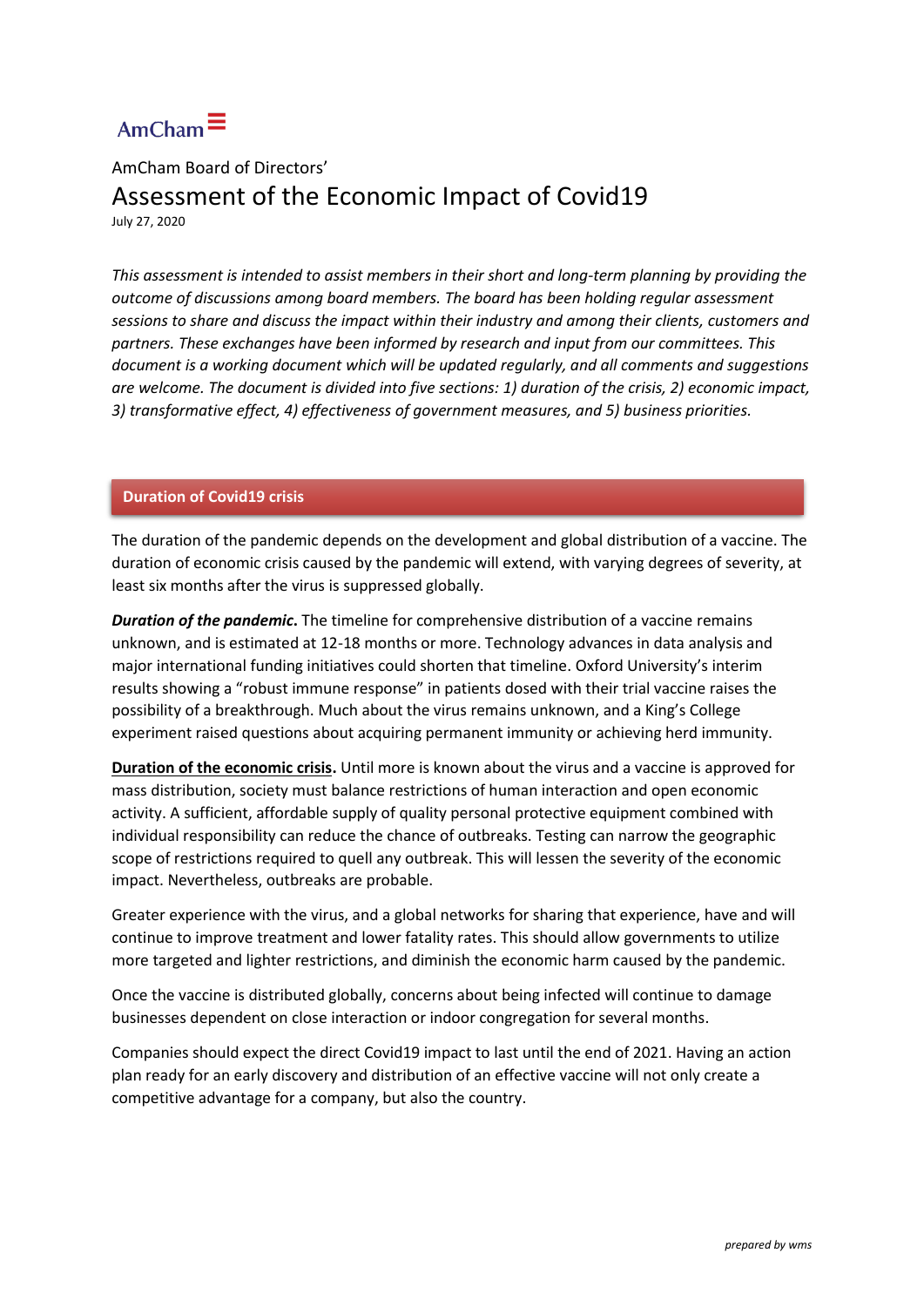$AmCham$  $\equiv$ Assessment of the Economic Impact of Covid19 July 27, 2020

#### **Depth of Covid19 economic impact**

The depth will depend on the duration and effectiveness of government's attempts to stretch the cost over several years using taxpayer revenue. The recently approved EU recovery plan and adjusted multi-year budget provides an opportunity for the government to create a national recovery and resilience plan that combines targeted support for severely impacted industries and regions with infrastructure investments that could reshape the economy to generate more valueadded products and services. The government also faces key decisions in the next few months on whether to extend employment support or moratoria on bankruptcy and loan services.

The Czech Republic's dependence on car export and Prague's dependence on tourism complicate an immediate and strong recovery. Automotive purchases and air travel require consumer confidence in both finance and health safety, and these may be slower to return in the wake of the crisis.

Without further government intervention or a vaccine, the Czech GDP probably will retract by 5-8% in 2020. The deepest decline could occur in September or October. Growth in 2021 will require the EU Recovery Plan to be effectively spent. If the vaccine is distributed, the economy should stabilize or begin a period of uneven, slow growth sometime in the second half of 2021 or first half of 2022.

#### **Transformative effect on the economy**

The virus has mostly served to accelerate already existing trends. This can be seen in industries such as automotive sector, and also in the workplace with such trends as working from home.

Reliance on global supply chains probably will continue, but efforts to regionalize supply chains and reduce dependence on specific regions or counties will increase.

International travel probably will be severely curtailed until a vaccine is globally distributed. When it does return, economy travel may lag behind high-end travel due to the lasting impact of joblessness or reduced income.

The shift to working outside of the office (mainly from home) will reduce the need for office space, and change how office space is utilized. It may also lead to a workforce more evenly distributed along major highways and raillines within 60 kilometers of major urban areas.

#### **Impact of government measures**

In terms of total amount of government intervention programs to date, the country compares favorably to other Central European countries.

The use of EU funds meant some business rescue programs initially excluded Prague. Establishing a national cap for the Anti-Virus employment support program meant that regions with higher wage